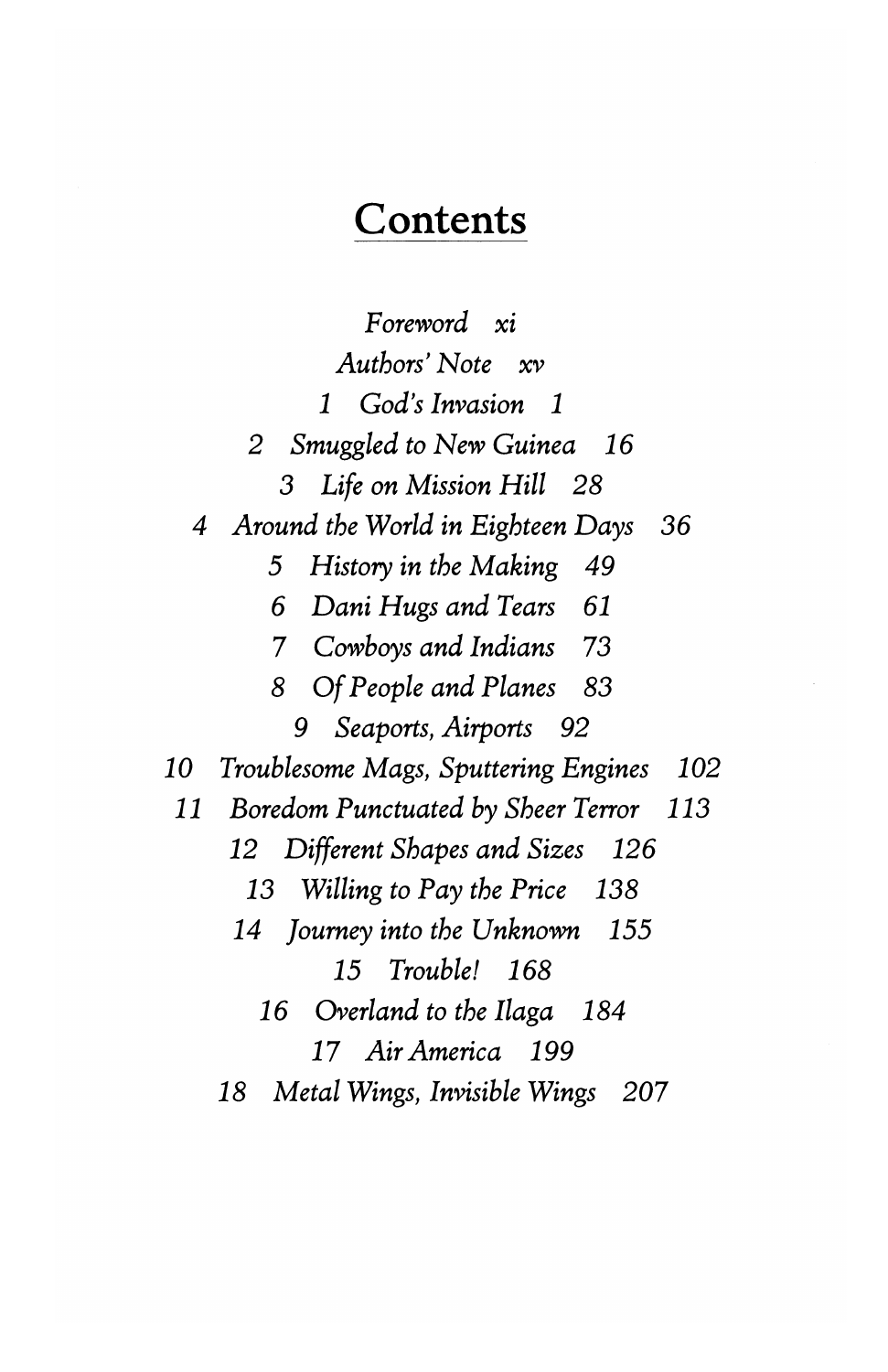**1** 

## *God's Invasion*

One Tuesday morning, many years ago, I sat in the cockpit of a small British-made seaplane and looked out on a world that few had ever seen. Several thousand feet below were twisting white-water streams draining the high mountains that rose, dark and cloud-covered, on either side.

Behind me, in the distance, flowed the Idenburg River, where these streams eventually emptied. The Idenburg, as slow and sinuous and muddy brown as a lazy snake, wound its ancient way north to the Pacific Ocean. Looking to the west, I could see row upon row of high mountain ranges, virtually unexplored, a physical and psychological barrier to what was commonly known as the civilized world, a barrier that had kept out almost all outside influences for thousands of years.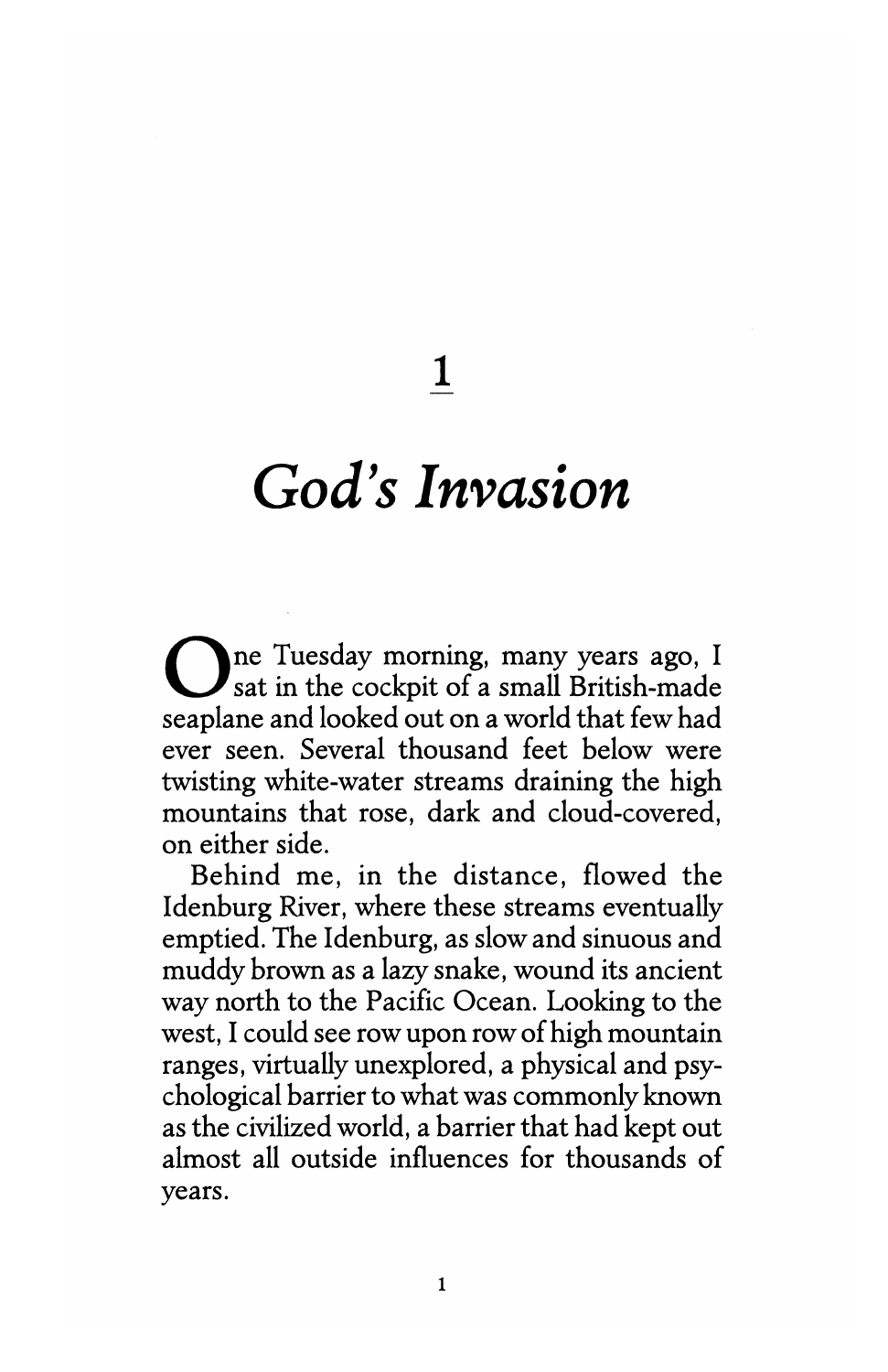These were the central ranges of the island of New Guinea, the largest tropical island in the world. On a map, it stretches like a 1,500-milelong bird in the south Pacific Ocean just north of Australia. At that time, the eastern half of the island was administered by Australia and would someday become independent Papua New Guinea.

The western half, over which the seaplane now flew, was Netherlands New Guinea (now Irian Jaya), the last vestige of what had once been an enormous colonial empire stretching over 3,500 miles from the tip of Sumatra to the southeastern corner of west New Guinea, commanding the sea routes near the Spice Islands. In the twentieth century, early in the ministry of The Christian and Missionary Alliance, those islands of Indonesia had already become a significant mission field.

To my left in the plane was A1 Lewis, veteran of missionary flying on another island, Kalimantan, then known as Borneo. We were the two pilots assigned to the Aviation Section of the Netherlands New Guinea field of The Christian and Missionary Alliance. Together with Al, a few months earlier, I had flown this plane 12,000 miles from the Short Brothers and Harland factory in Belfast, Northern Ireland. It had been a journey of twenty-two days including mechanical delays, eighty-six hours of flying, difficult navigational problems and bad weather—a long journey with stops in seventeen countries.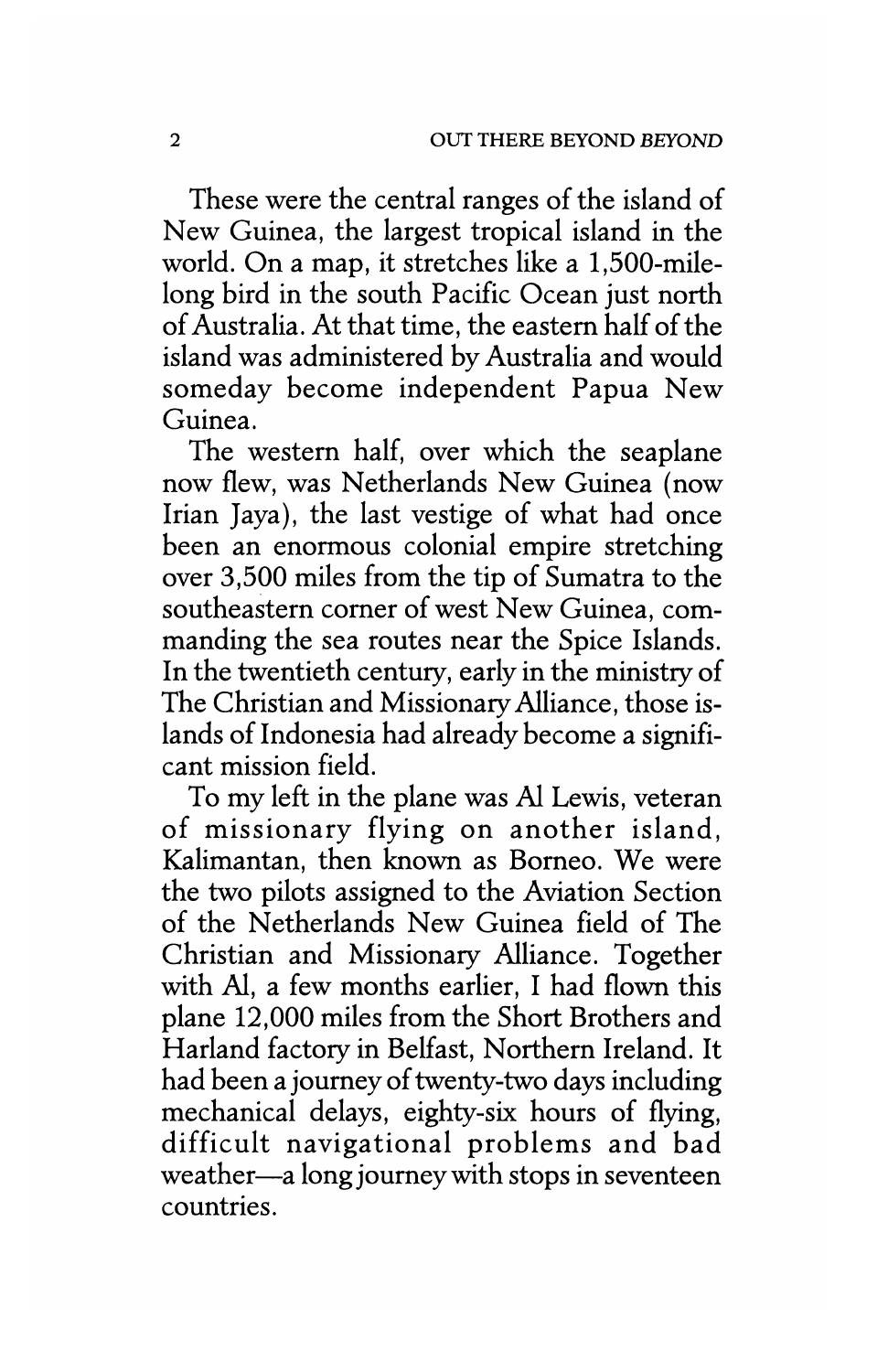But in many ways, today's journey, only 150 miles, was longer and more monumental still. Today's flight was the culmination of a vision that God had given Alliance statesman Robert A. Jaffray seventeen years before as he worked and prayed and planned at the Mission's Bible school in Makassar, a city on the island of Sulawesi, then known as Celebes. Dr. Jaffray had seen a vision of a vast host of people in the mountains of Dutch New Guinea crying out for the gospel. He had heard of a pilot's discovery of the gospel. He had heard of a phot's discovery of the Wissel Lakes in 1930, but some aspects of his vision were far more encompassing than just that area of New Guinea.

In the Mission's field publication, *The Pioneer,*  in July 1938, he wrote:

How do we reach them? We do not know,<br>but we are sure that we will never find out by sitting here in Makassar. We feel an urge to go and see what can be done. These people are included in the "every" These people are included in the every creature" of my commission. If men after<br>cold and all may go why not the mission gold and oil may go, why not the missionary seeking precious souls, even though he may have to fly to them?

 $\Lambda$  year after Jamay's vision, and even as the issue of *The Pioneer* was going to press, an American millionaire explorer/biologist, flying his expedition's seaplane from his base on the north coast of New Guinea, looked out of his cockpit window to find grass-thatched villages in a broad valley far below. Until then, the highland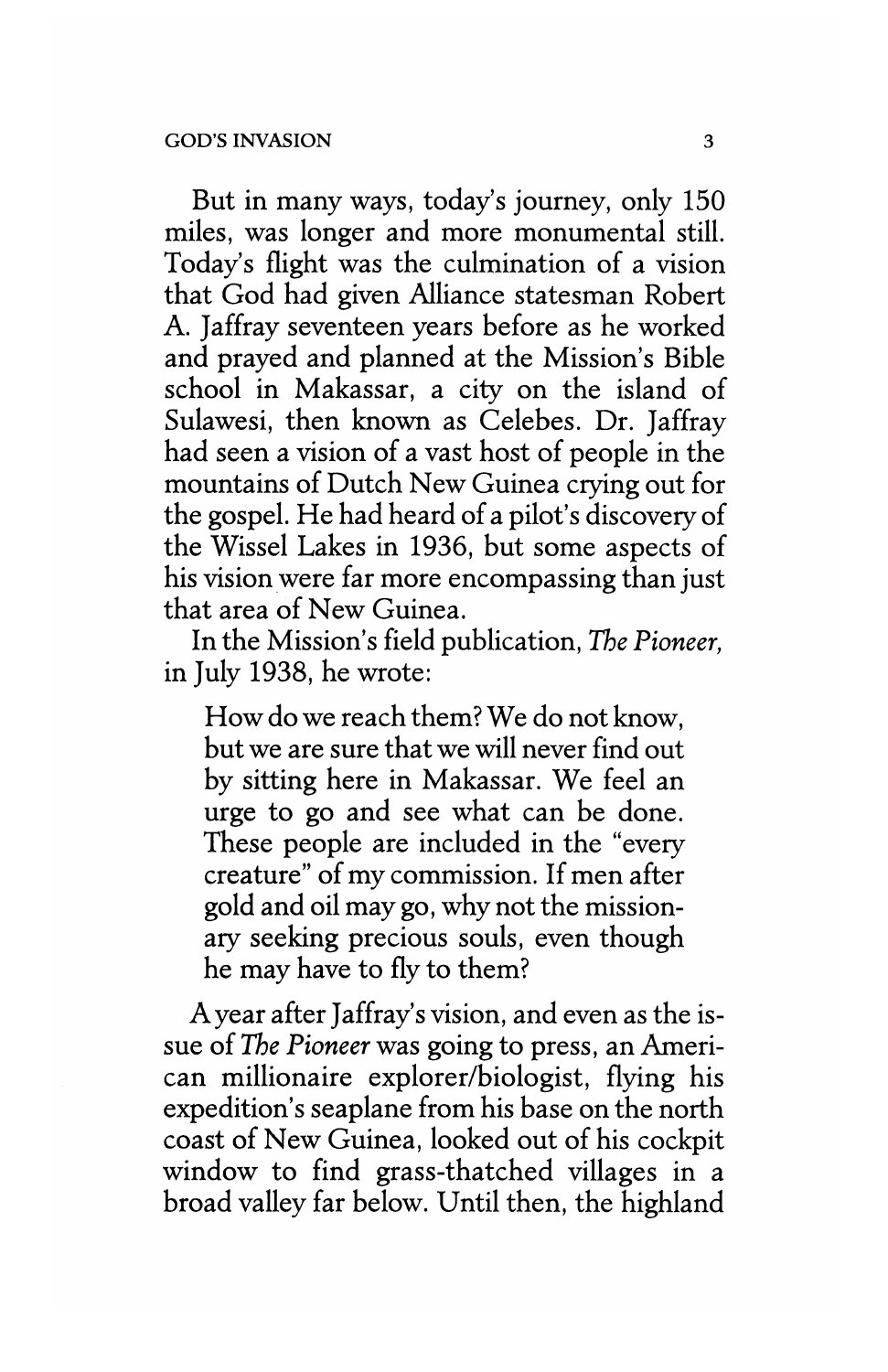populations of this part of New Guinea had been unknown to most of the outside world, except to visionaries like Robert Jaffray. The valley that the explorer Richard Archbold saw was the Grand Valley of the Baliem River. Even then Archbold was aware of the significance of finding a large population in interior New Guinea and wrote in a *National Geographic* article:

We made our first reconnaissance flight on June 21, but clouds lying over the lowlands prevented us from getting a clear picture of what lay below. The next two flights, however, brought astonishing discoveries. Between the Idenburg and Lake Habbema we flew over an unmapped valley of the Baliem River perhaps 10 miles wide by 40 miles long.

From the number of gardens and stockaded villages composed of groups of round houses roofed with domes of grass thatch, we estimated the population to be at least 60,000. Subsequent meetings with many of the people convinced us that we were the first white men ever to penetrate their isolated domain.

From then on, missionaries and members of The Christian and Missionary Alliance gazed at Archbold's pictures of the Dani, of garden fences and of the tree-lined Baliem in that *National Geographic* article and prayed that the gospel would come soon to the Baliem Valley.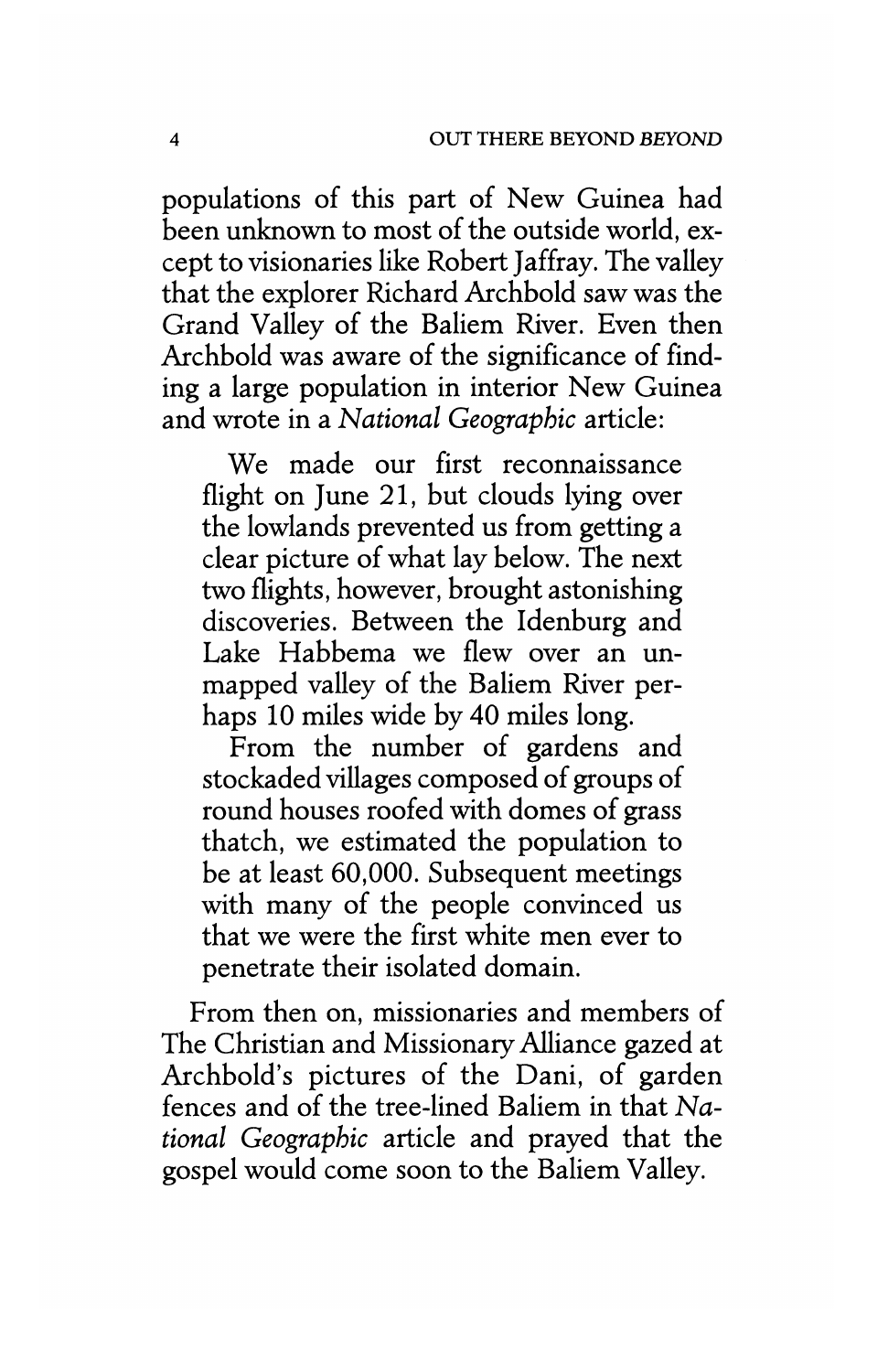Those prayers continued through the years of World War II, when sightseeing military personnel flying over the valley gave it the name Shangri-la. Those prayers continued during the difficult postwar years of Indonesia's independence movement which distracted the attention of the Netherlands government for a time from further pursuits in New Guinea. Those prayers continued during years of preparation and planning by Alliance missionaries.

Today's flight was an answer to those prayers. A1 Lewis and I, Ed Ulrich, missionaries with The Christian and Missionary Alliance, and two of our missionary colleagues, were about to land in Shangri-la for the very first time.

Months before, at a dedication service at the Belfast factory, our Sealand airplane had been christened *The Gospel Messenger.* Now I looked over my shoulder and through the little passageway to the cabin. Somewhat incongruously, the bulkhead was made of polished wood paneling, more suitable for the private air yacht of a wealthy industrialist than a tool of the kingdom of God.

For years, perhaps out of habit from the war years or perhaps out of respect for the Bible's spiritual warfare metaphors, we had talked and prayed about the Baliem entry in terms of "invasion," of "establishing a beachhead," of being "God's invasion force." In the cabin were the members of our invasion force: four adults and a baby-Einar Mickelson, Lloyd Van Stone and Elisa and Ruth Gobai and their baby daughter,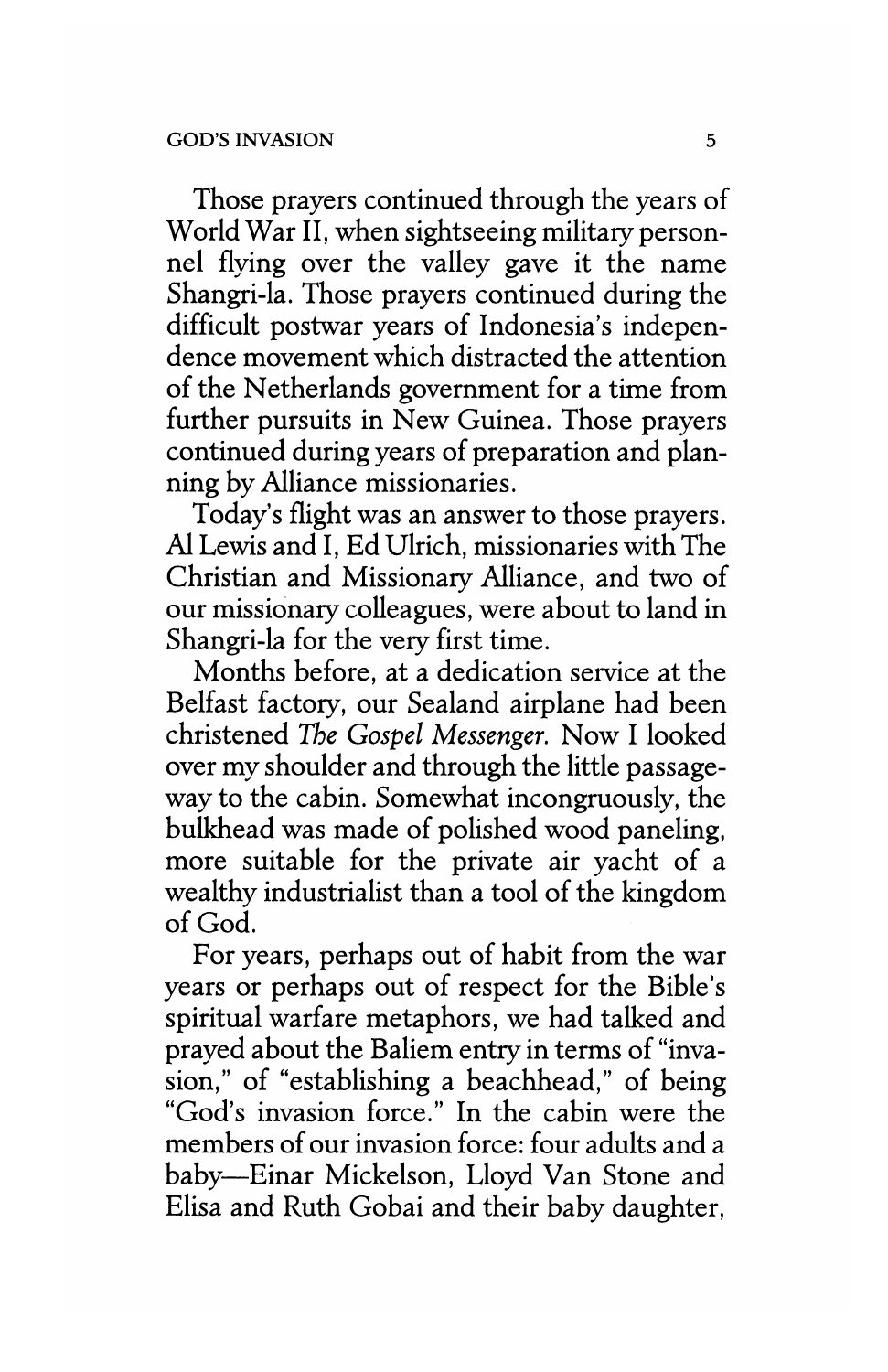Dorcas, a Christian family from the Kapauku group 200 miles to the west of the Baliem.

Members of our Mission team had some knowledge of social behavior from years of living and working with people in other parts of New Guinea's highlands. We knew that the presence of women in the company of warriors often indicated to others their peaceful intentions, enabling them to move about through dangerous territory. It was for this reason that we had invited the Gobai family to accompany us on this flight. We sincerely hoped that the people of the Baliem would respect this custom.

Packed into the cabin around and behind and in the aisle were 500 pounds of cargo: two tents, two sleeping bags, lanterns, a radio, batteries, an ax, eighty-nine pounds of food supplies, and pressurized camping stoves. Other equipment included four cameras (two of them 16mm movie cameras), fourteen pounds of medical supplies, two twelve-gauge shotguns with cartridges for hunting small game, seventy-three pounds of personal effects including clothing, papers, books, Bibles and writing supplies, and a supply of cowrie shells, beads and knives to be used for trading with the Dani people the team hoped to befriend.

Mr. Mickelson had planned the supplies so that the party could survive in the Baliem for a month in the event that we could not get back to pick them up before then. We would leave them in the valley this morning, and then, if the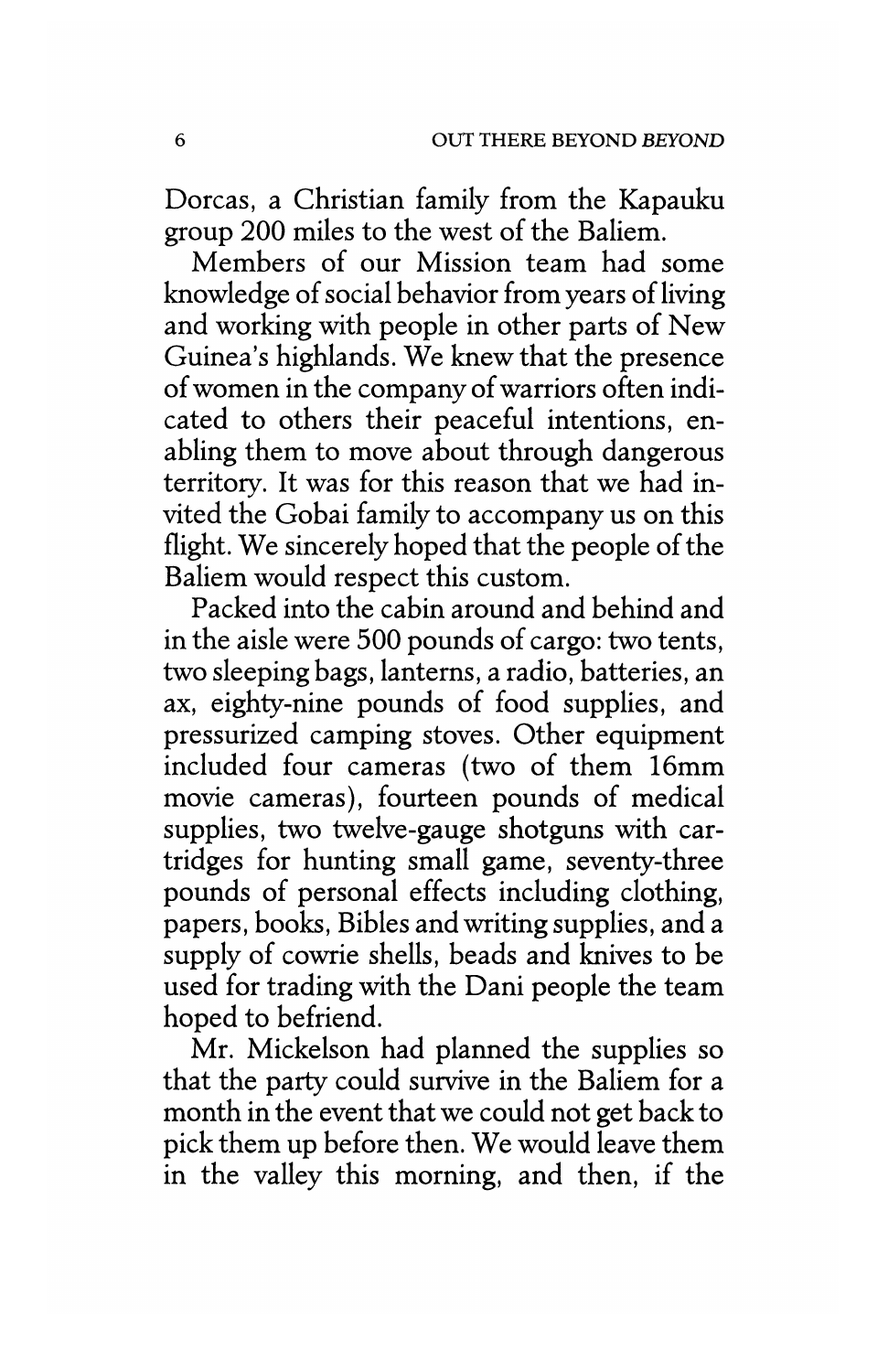weather was good, return with another load of cargo later that day.

It was a typical rainy-season morning with low clouds and moderate precipitation. Our flight to the Baliem from our Sentani base (officially known as Hollandia by the airport control tower, named for the nearby capital city of Netherlands New Guinea) was over 150 miles of unexplored jungle usually hidden under layers of cloud and lines of thunderstorms. When we could see the trees, they were vague smudges of dark green.

Imagine a million square miles of broccoli tops partly hidden by the cottony fluff of clouds-that is what the New Guinea jungles looked like from our cockpit. Here and there, especially in the more swampy areas around Sentani Lake, lighter green asterisks punctuated the dark carpet. These were sago palms, a tree whose inner starch is used for food by many of the lowland peoples of New Guinea and other areas of the Pacific.

With today's cloudy weather, the jungle appeared below us only in small patches, not the breathtaking expanse we would see on clearer days. Where the lower jungles ended, the mountains rose to 14,000 feet and completely surrounded our destination.

We had planned to take off from Sentani at 7:30 a.m. so that we could reach the mountains early and slip through the narrow pass at 9,000 feet before cumulus buildups covered the ranges. But because of the poor weather at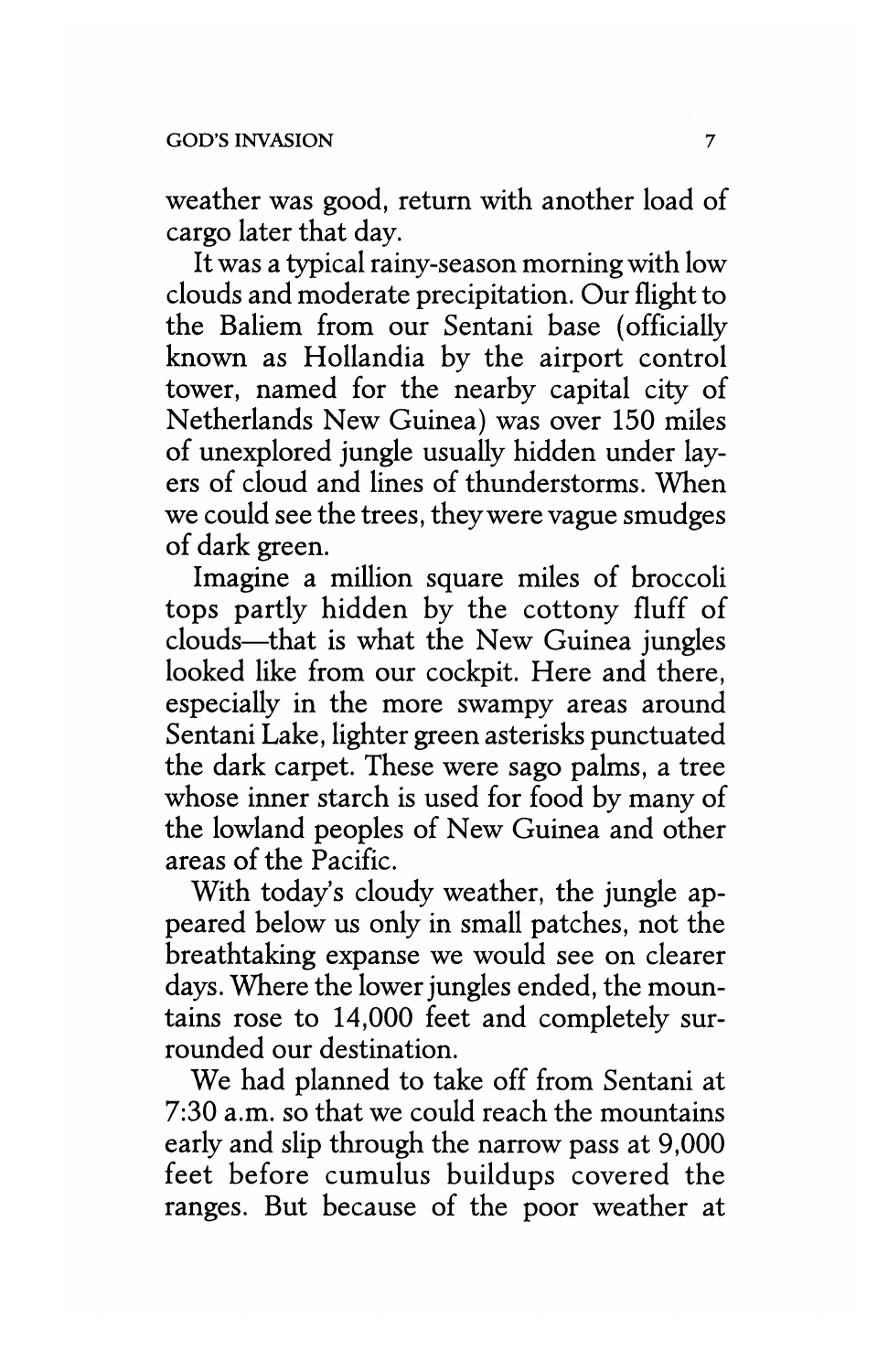Sentani, we'd delayed our departure almost two hours. Accurate weather reporting was still far in New Guinea's future.

With the Sentani weather improving, we pulled out onto the runway and departed for what we hoped would be our first landing in the Baliem. The twin-engine Short Sealand amphibian easily topped the cloud layers at 11,500 feet. It was still raining up there from a higher overcast, but for the six aboard, it was a bright day of which some of us had dreamed for fifteen years.

It had often seemed that it might never come, especially while we were raising the \$130,000 for the plane plus thousands more for spare parts. The 1990s equivalent of that amount in 1950 dollars is now over \$2 million.

Even the decision to spend that money on this plane rather than on some other aircraft had been a long and difficult one. Some missionaries had suggested that we buy a costly but powerful Catalina seaplane similar to the one so successfully used by Archbold. His was powered by two radial engines producing 900 horsepower each, and weighed over 25,000 pounds when fully loaded with 7,000 pounds of cargo, fuel and personnel. But even military surplus models of the Catalinas were three or four times more expensive than a new Sealand.

Other airplanes we considered were smaller. One of these was the Grumman Goose, an American seaplane similar in size to the Short Sealand Al had flown in Borneo. For the kinds of tasks we expected of the airplane, it finally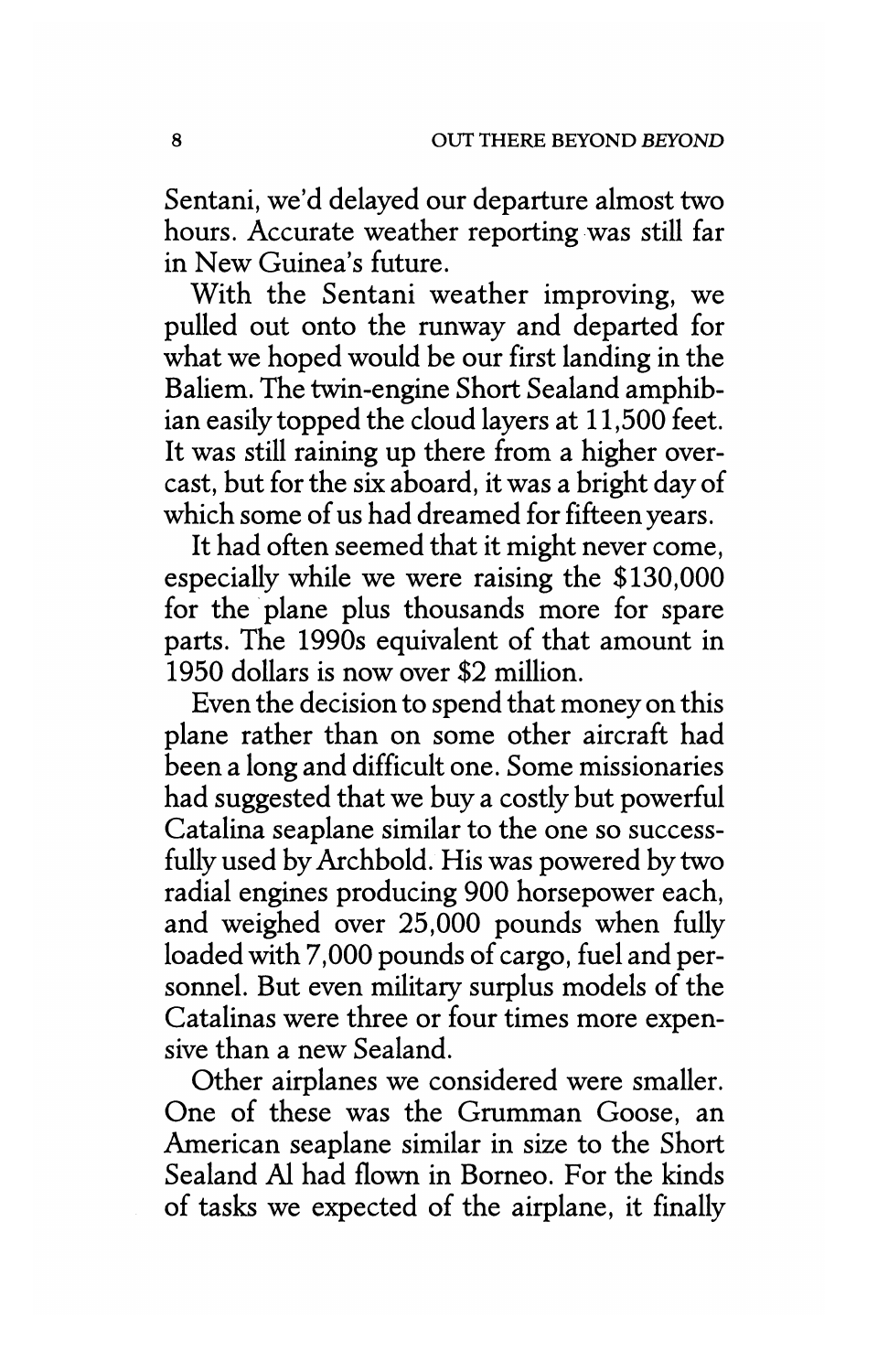seemed that the Sealand would be the least expensive choice. It was categorized as a light plane (gross weight of 10,500 pounds or less). Its wing-span was sixty-one feet (compared to the 104 feet of Archbold's plane), forty-two feet from nose to tail. It could carry eight passengers.

After the Mission decided on the aircraft, the order was made and the company began building the plane. Unlike mass-produced cars and other items, most aircraft are built for a specific customer, even though they are constructed on assembly lines in factories. (The per-unit cost of building them is too high for a manufacturer to absorb without having a paid customer signed up.) So the wait was long even after the order had been placed.

This day had looked closer only when we took delivery of the plane in Belfast and started for New Guinea, half a world away.

Now having flown for an hour, it was not safe to continue any longer at 11,500 feet because we still could not see the mountains we knew were almost upon us. Would we have to tum back, or would the curtain lift so we could enter the pass?

We tried a few circles. After all, the weather changes rapidly in New Guinea, and a circle or two could buy us a little time and perhaps a chance at finding a break in the clouds. Finally, we spotted a faint line of crags. Then, after a few more circles, *Al* straightened up the plane and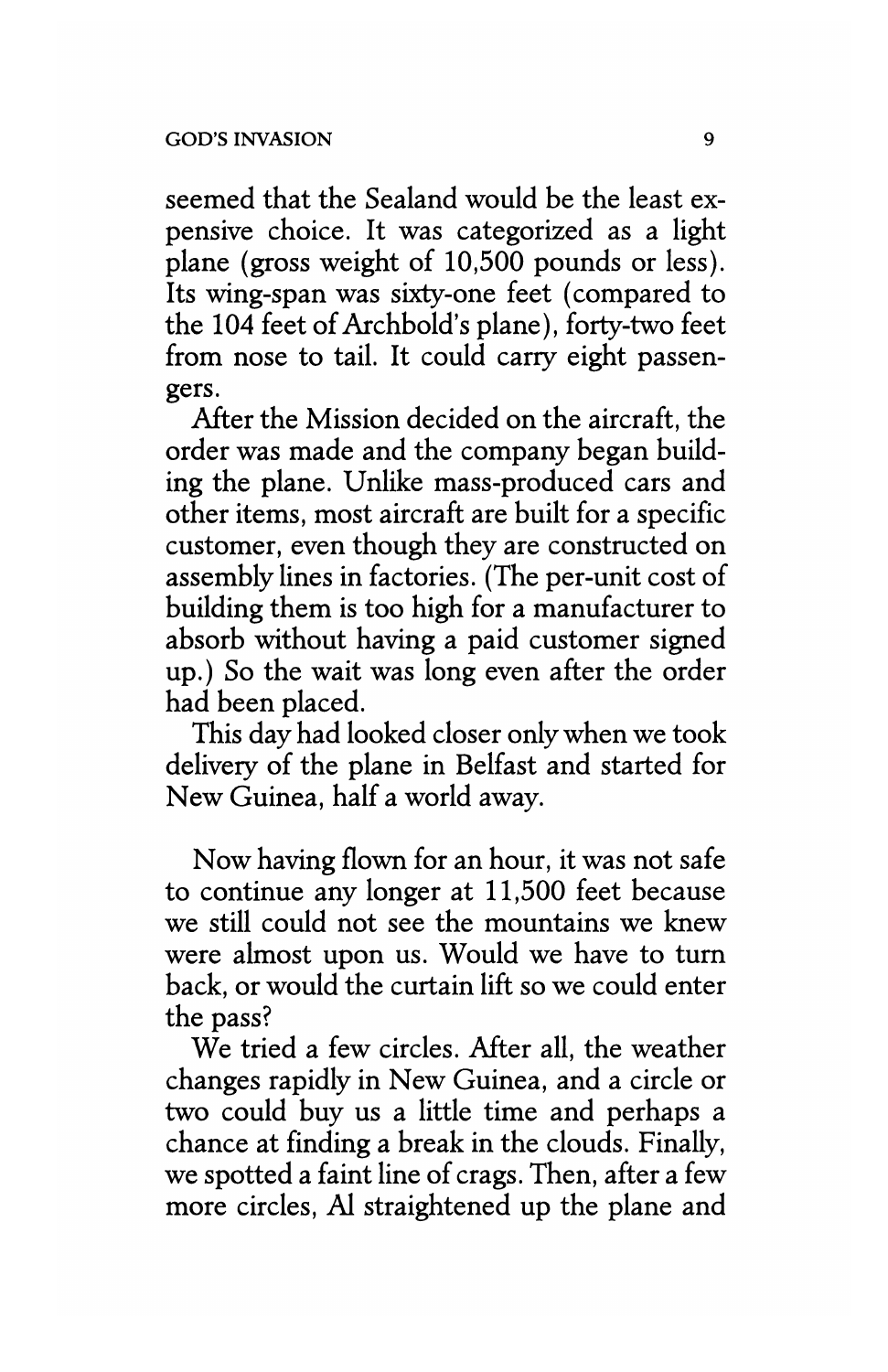aimed it for the valley. We slipped across the ridge.

Just one hour and five minutes after takeoff we entered the Baliem Valley. It was a bright day there. Heavy clouds had built up on the outer sides of the mountains, leaving the ten-byforty-mile valley quite clear. We made a shallow turn to the left. Since we were still flying at 11,000 feet, and the Baliem Valley and its river were just over 5,000 feet above sea level, we needed to lose some altitude before setting up our landing.

*As* we cleared the mountains, A1 raised his right hand to the throttle array on the ceiling and pulled back on the two ivory-colored plastic knobs that controlled our engines. *As* he reduced the power, the roar of the engines diminished. Our ears felt "pinched" as they reacted to the loss in altitude. A1 adjusted the flaps, the large panels in the trailing edge of the wings that would reduce our speed and help us land more slowly.

Following our landing checklist, we changed the propeller and fuel mixture settings. Al checked the small panel near his right knee. Three small red lights glowed there, telling us that all three wheels were up, tucked in their positions inside the hull. We would not need those wheels until our return to Sentani.

We all leaned toward the windows, eyes wide to see the vast Grand Valley of the Baliem River. *As* the plane slowed down, we began to feel more of the bumps in the airstream, mild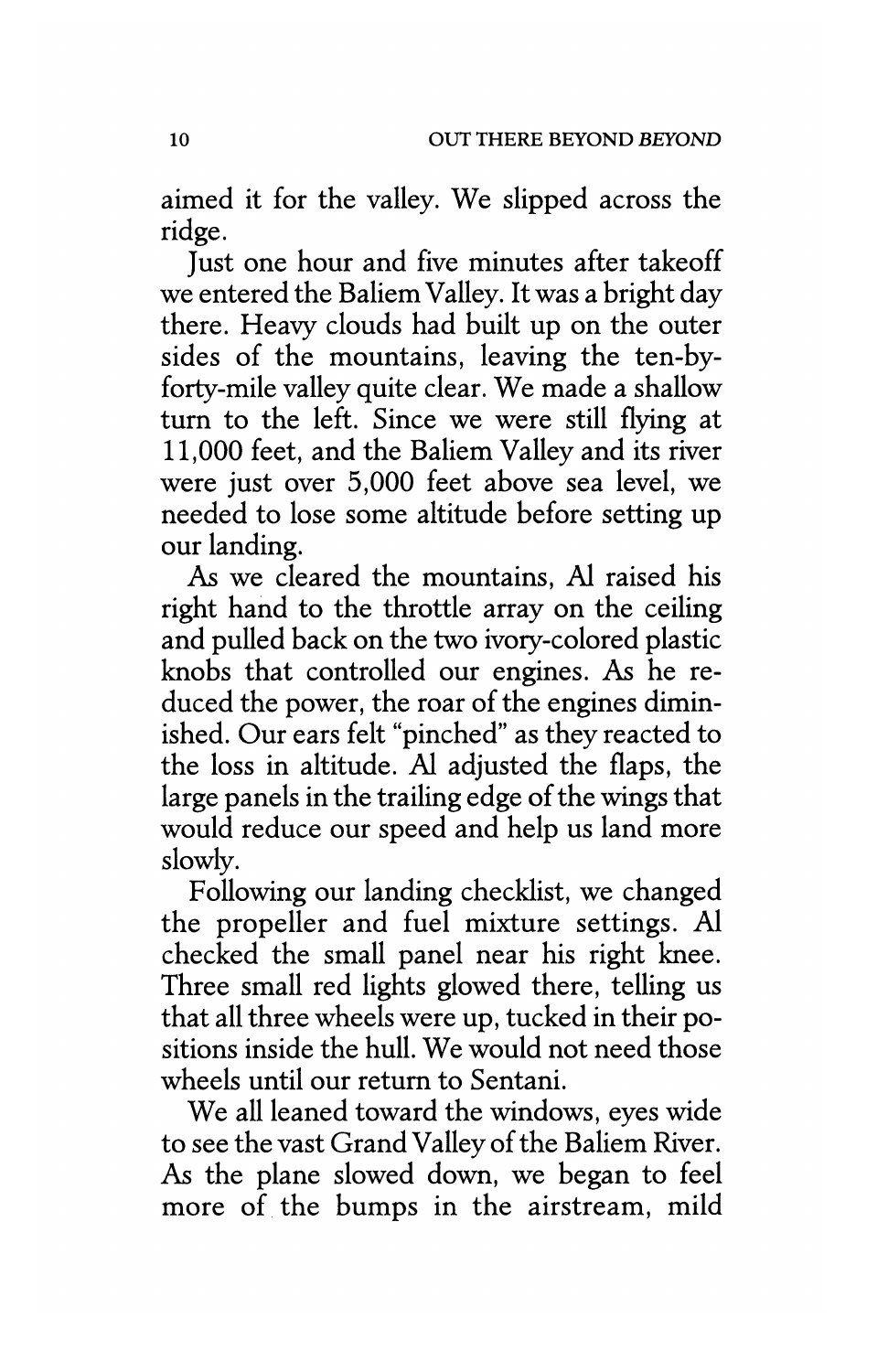bounces caused by air rising from some features on the ground and sinking over others.

Deep green forests covered the mountains and high hills surrounding the valley, but the floor of the valley was predominantly light green. Sunlight winked at us from carefully laid-out garden drainage ditches full of muddy water. Sweet potato plants sprawled their green leafy vines over the rich brown earth of the gardens. Here and there in the valley were tall stands of evergreen trees, some of them sheltering villages.

Dani villages consist of groups of light brown thatched-roofed round houses joined together by wooden fences topped with more browngrass thatching. From the air, the round houses looked like mushrooms. Along one side of a village were several longer houses used by women for cooking and for shelter from sun and rain. We could see bluish-gray smoke oozing through the thatch. It was just past breakfast time in the Baliem Valley.

As we lost more altitude, we could see people working in gardens drained by an elaborate system of ditches. We flew over the gently winding Baliem River, its light-brown water flowing between dark gray mud banks covered by a thick growth of evergreen trees. These were casuarina trees, named long ago by scientists because of the resemblance of the tree's needles to the feathers of the cassowary, New Guinea's large flightless bird, similar to an ostrich. The Baliem,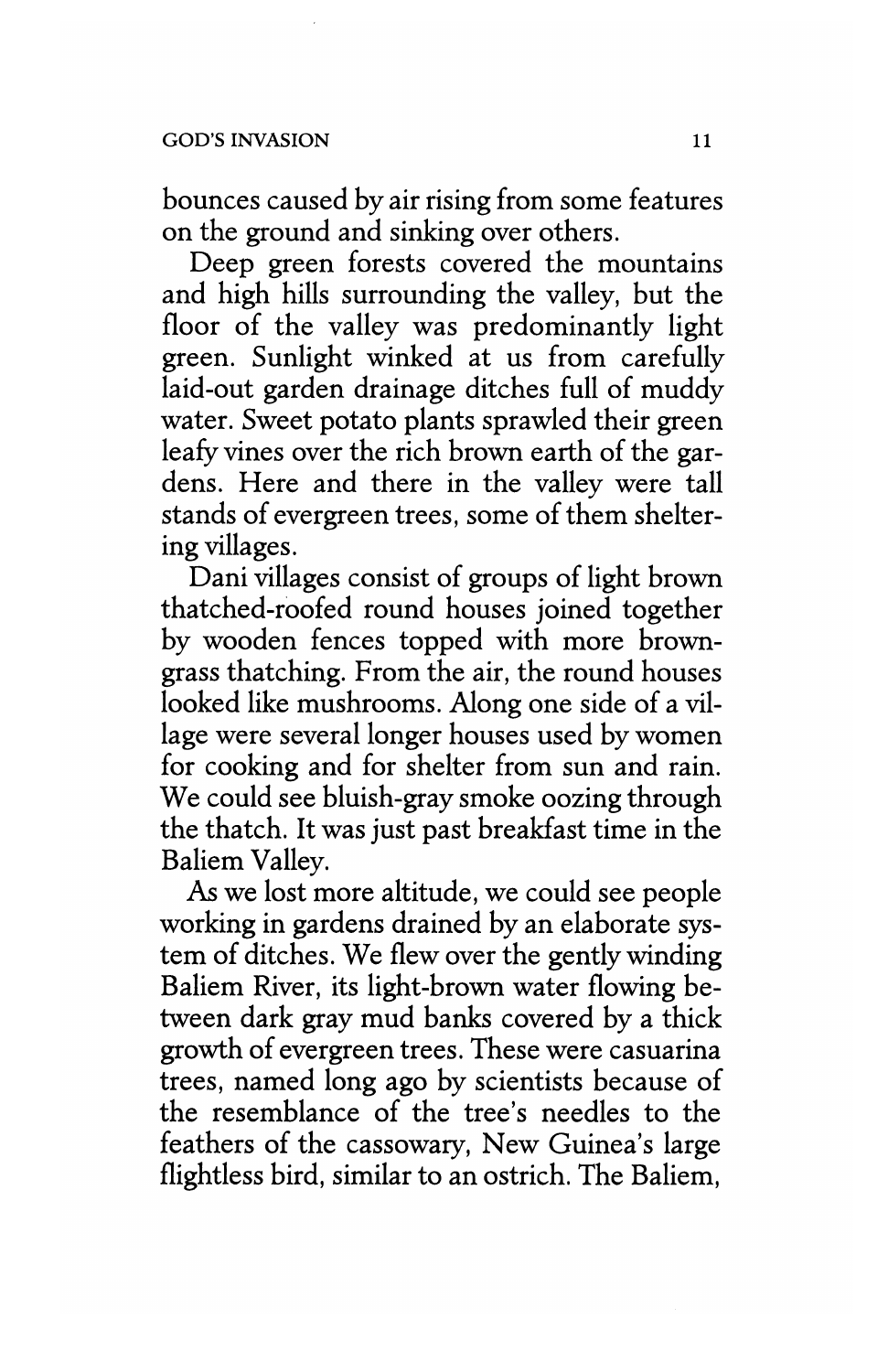bordered by casuarinas, meanders near the center of the long valley.

Our destination was a short stretch of the river at the southern end of the valley. During a survey flight, we had picked out this stretch as the most suitable place for a landing. We had particularly chosen this month of April for our initial invasion of the valley since it was at the middle of the rainy season; the river should be at its highest level and remain so for at least three months.

We circled lower and lower over the river. Al and I made some careful checks of our location, of the appearance of the river, of the operation of the airplane. Everything had to be right. Because of our load, our altitude and the high hills ahead of us, we would not be able to make a "go around." It was land or crash!

At higher altitudes, airplanes' wings and engines cannot do the work they can do at sea level. Once we touched the water, we could not change our minds: we would not be able to fly off the river with our present load once we slowed down in the water. Flying can be an exacting science!

The Baliem River offered few straight stretches. It was in flood and flowing very swiftly. Suddenly, during what we hoped would be our last circle as we lined up for the landing, we saw arrows rising from a village beside us. The Dani were shooting at us! Were they just having some fun with the "big bird," or were they being hostile toward us?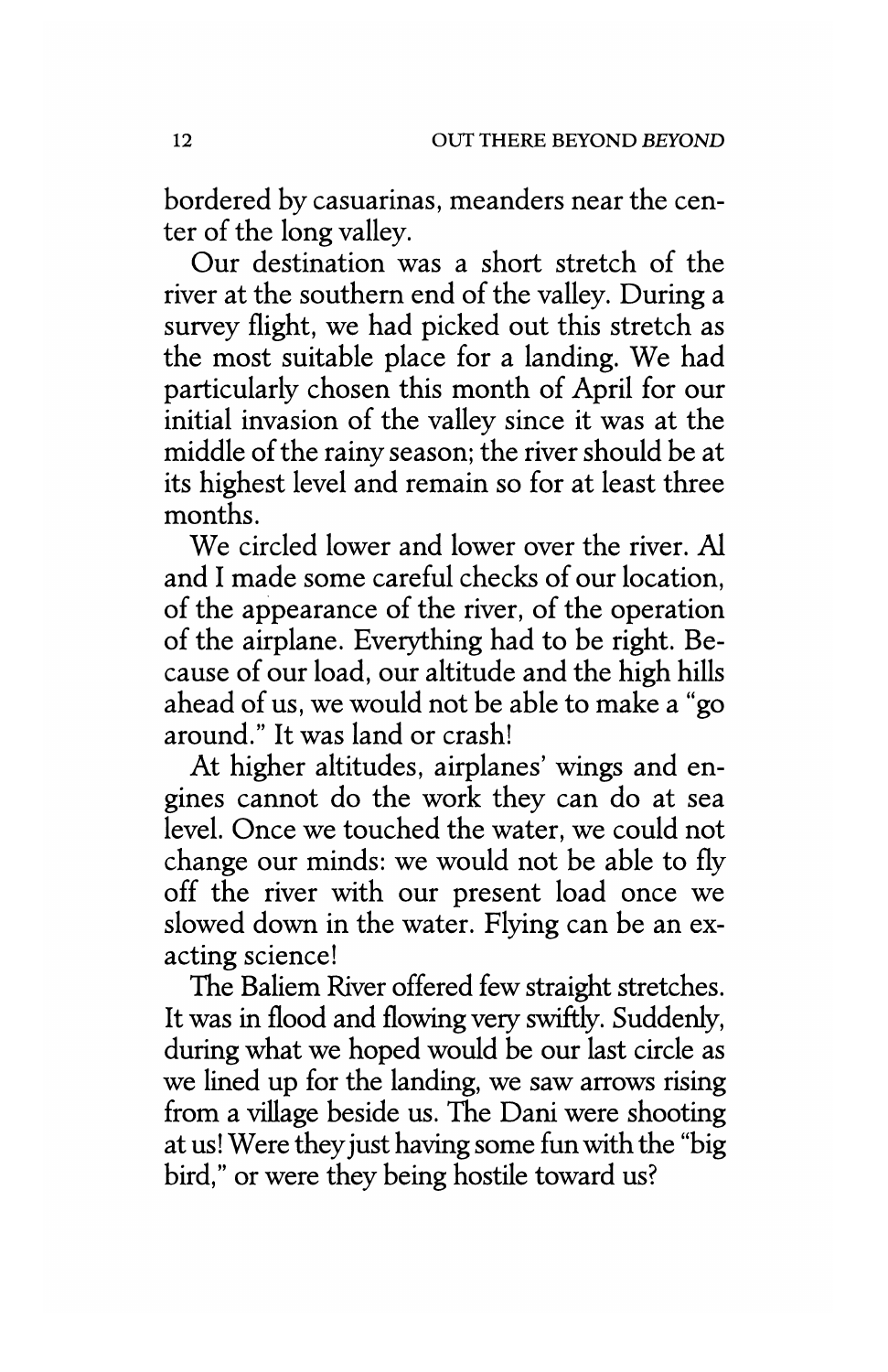Earlier that morning, before takeoff at Sentani, we had prayed for our safety and that of the plane. We had prayed for the Dani and for a friendly reception. Now they were using us for target practice!

We made another circle.

We prayed again.

It was time to land in the Baliem.

We began letting down over the river. The overhanging branches of trees on the riverbank appeared close, but we thought the wing tips would clear them. AI and I made a final cockpit check: the flaps were at the correct angle, three red lights showing the wheels were up, propellers were adjusted for a landing. AI reached up again and pulled the throttles back a little more.

In these last few seconds of the flight, we broadcast a series of terse reports of the landing to the folks listening so carefully to the radio at the Sentani base:

"Turning onto final approach."

"A slight turn to the right to follow the river."

"We are below the tops of the trees."

"Now below the brush on the banks."

"We're on the water!"

"Hallelujah!"

Landing against the eight-to-ten-knot current slowed us down very quickly. The river was even higher than we had expected it to be. Although we had planned to put our party out on the east bank, we were unable to get close enough because the trees on that side were hanging over the river. Those gray-green casuarina trees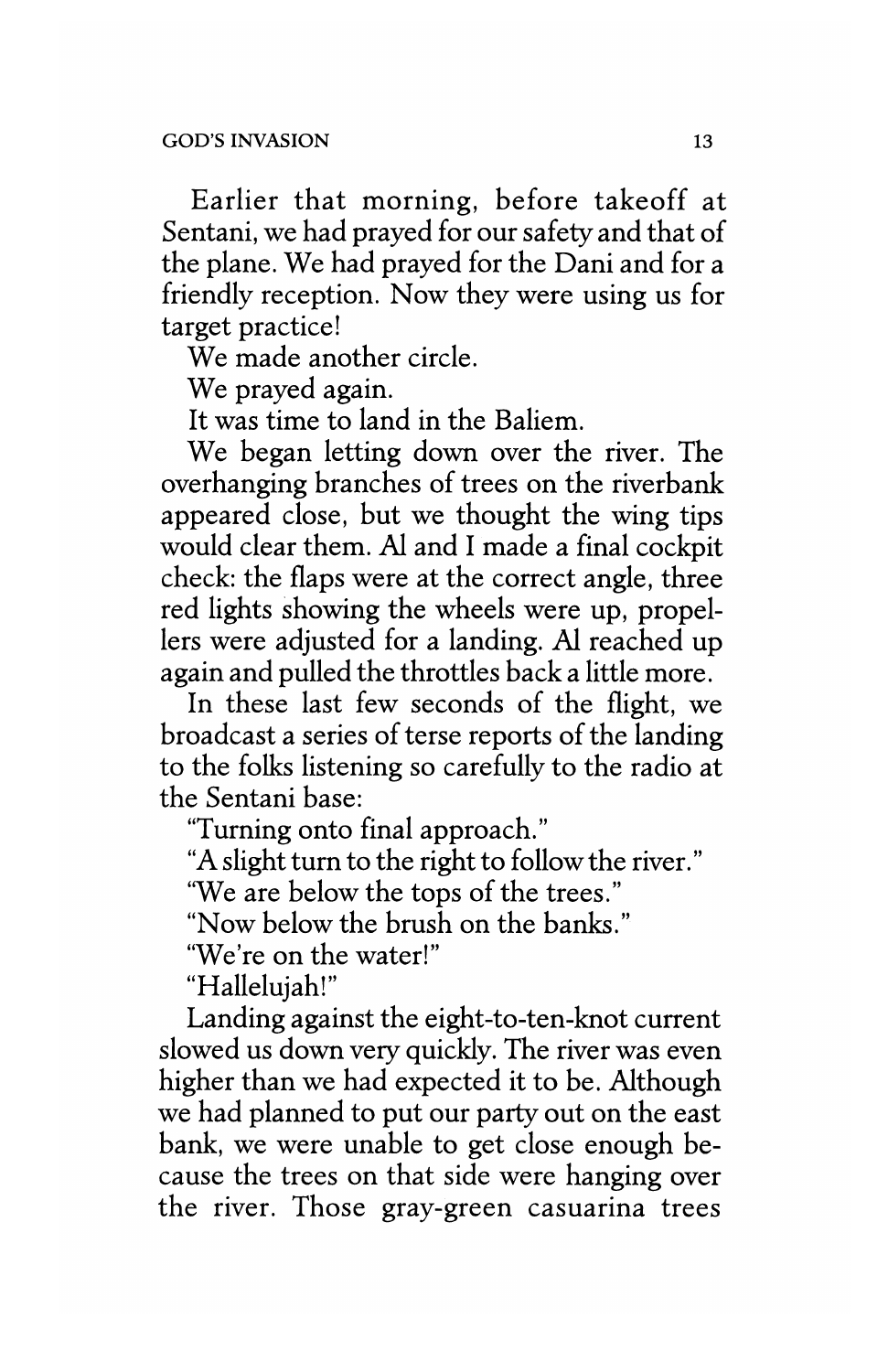which had looked so lacy and graceful from the air were now formidable obstacles with thick, gnarled trunks and wide-spreading branches that seemed to be reaching out to devour the plane.

With propellers in reverse, we eased out into the center of the stream and drifted slowly backward down-current looking for other possibilities. When a likely place caught our eye, Al took the propellers out of reverse mode and used the thrust to hold the plane stationary against the current. We could feel the hull bobbing up and down in the water.

A section of bank on the west side of the river looked promising except for a patch of tall reeds extending some twenty-five feet out into the water. We quickly discussed our options and decided to take the plane into the bank among the reeds.

As Al guided us, there was a terrific chatter against the roof and side of the plane: the propellers were cutting into the cane, and debris was flying back at us. After some skillful maneuvering and more of the unsettling noise, Al floated the plane near the bank and shut down both engines.

The racket was replaced by the sounds of tall grasses scraping against the skin and water slapping against the hull. We cut off the switches, resetting some controls so that we could take off quickly once we unloaded passengers and supplies.